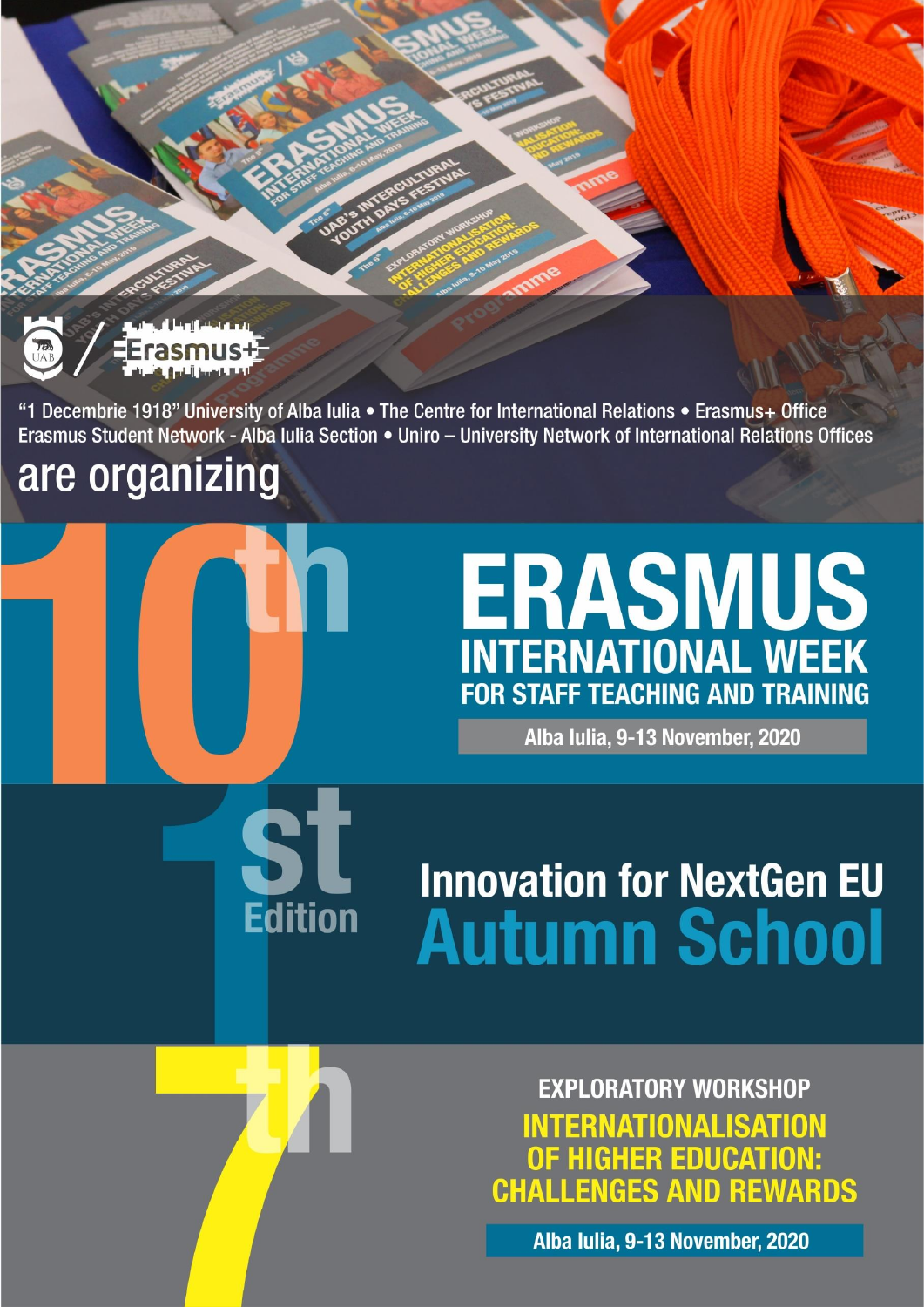# **MULTICULTURAL ROMANIA**

# **Monday, 9th November 2020**

# **11.00 – 11.30, A9, C Building and on ZOOM**

Official opening of the **10th** edition of the **Erasmus International Week for Staff Teaching and Training, the 1st edition of "Innovation for NextGen EU" Autumn School** and of the **7 th** edition of **Exploratory Workshop:** Internationalisation of Higher Education: Challenges and Rewards

# **10.00 – 12.00, Online - ZOOM**

# Autumn School: **Innovation for NextGen EU**

*Senior Lecturer Mihaela CIORTEA,* Department of Informatics, Mathematics and Electronics*, Robotics*

# **12.00 – 14.00, Online - ZOOM**

# Autumn School: **Innovation for NextGen EU**

*Assoc. Prof. Adriana BIRLUȚIU, "*1 Decembrie 1918" University of Alba Iulia, Department of Informatics, Mathematics and Electronics, *Mathematical Software – R Language Introduction*

# **14.00 – 16.00, Online - ZOOM**

# Autumn School: **Innovation for NextGen EU**

*Assistant Professor Cristina VĂNOAGĂ, "*1 Decembrie 1918" University of Alba Iulia, Department of Philology, *Romanian Myths, Legends, and Fairy tales*

# **12.00 – 14.00, Online - ZOOM**

# Romanian traditions and artefacts.

Handicraft exhibitions and demonstrations done by: the Handicraft classes of "Augustin Bena" Cultural Centre; **Invited guests:** *"Augustin Bena" Cultural Centre*

# **15.30 – 17.30, Apor Palace, Senate Hall and on ZOOM**

Training Workshop: Intercultural Communication for Internationalisation of Higher Education (I), *Tudorel POPESCU, Ph.D*

# **ERASMUS+ PROGRAMME: ACADEMIC EQUITY AND DIVERSITY**

# **Tuesday, 10th November 2020**

# **10.00 – 13.00, Online - ZOOM**

**Culture, values and traditions with a modern twist** *with the support of UAB Romanian, Moldovan and International Students;* 

# **10.00 – 11.00, Apor Palace, Senate Hall and on ZOOM**

Digitized Erasmus – Good practices in Higher Education from Aristotle University of Thessaloniki *Nikos LIOLIOS, Department of European and Educational Programmes*

# **10.00 – 12.00, Online - ZOOM**

# Autumn School: **Innovation for NextGen EU** *Senior Lecturer Silvia MAICAN, "*1 Decembrie 1918" University of Alba Iulia, Department of Business Administration and Marketing, *Ethics in Marketing*

# **12.00 – 14.00, Online - ZOOM**

Autumn School: **Innovation for NextGen EU** *Senior Lecturer Mihaela CIORTEA, "*1 Decembrie 1918" University of Alba Iulia, Department of Informatics, Mathematics and Electronics*, Industrial Electronics*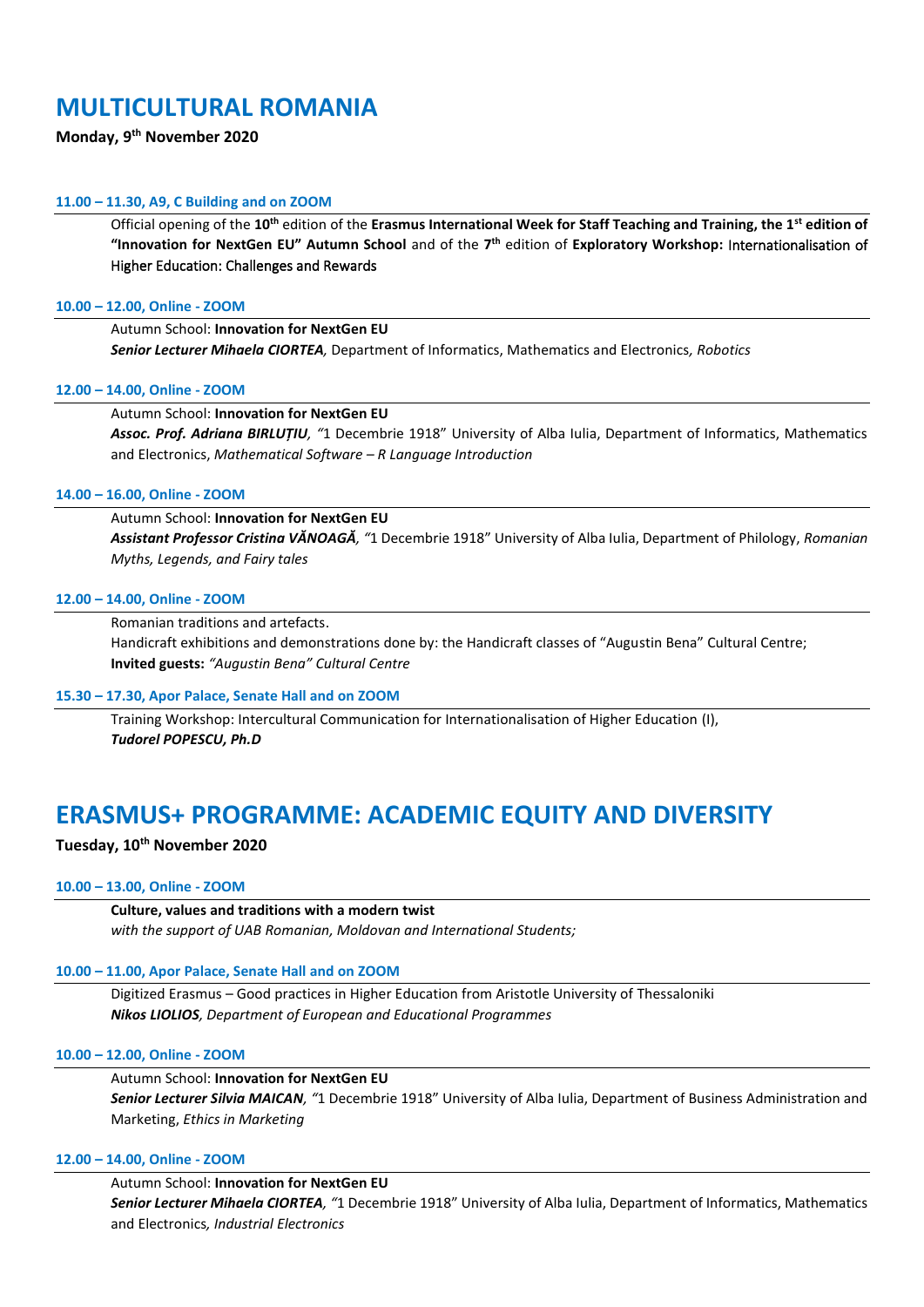# **14.00 – 16.00, Online - ZOOM**

# Autumn School: **Innovation for NextGen EU**

*Senior Lecturer Arpad INCZE, "*1 Decembrie 1918" University of Alba Iulia, Department of Informatics, Mathematics and Electronics*, Cyber Security*

# **11.00 – 13.30, Faculty Departments**

**Workshops** – Centre for International Relations and University Departments *Meeting with representatives (Erasmus Staff Training Assignments)*

# **15.30 – 17.30, Online - ZOOM**

# Autumn School: **Innovation for NextGen EU**

*Assoc. Prof. Manuella KADAR, "*1 Decembrie 1918" University of Alba Iulia, Department of Informatics, Mathematics and Electronics with partners from Universidad Distrital Francisco Jose de Caldas in Bogota Colombia*, ACCACIA – Innovation for modern education*

# **15.30 – 17.30, Apor Palace, Senate Hall and on ZOOM**

Training Workshop: Intercultural Communication for Internationalisation of Higher Education (II) *Tudorel POPESCU, Ph.D*

# **EUROPE AND BEYOND.**

# **Wednesday, 11th November 2020**

# **10.00 – 11.00, Apor Palace, Senate Hall and on ZOOM**

"UNITA – Universitas Montium" – Erasmus KA2 – European University project *Andra-Mirona STAN-DRAGOTESC,* Director, Department of International Relations, West University of Timișoara.

# **10.00 – 12.00, Online - ZOOM**

# Autumn School: **Innovation for NextGen EU**

*Assoc. Prof. Andreea MUNTEAN,* Vice-Rector, "1 Decembrie 1918" University of Alba Iulia, Department of Business Administration and Marketing, *Understanding how Marketing Communication Works*

# **10.00 – 10.45, Online - ZOOM**

Autumn School: **Innovation for NextGen EU** *Senior Lecturer David BLAKE, "*Edith Cowan" University, Perth, Australia, *Measuring post fire erosion using GIS*

# **10.45 – 11.30, Online - ZOOM**

Autumn School: **Innovation for NextGen EU** *Assoc. Prof. Peter UDVARDY,* Obuda University, Hungary, *Industry 4.0: from LEGO Mindstorms EV3 to industrial robots*

# **12.00 – 13.30, Online - ZOOM**

# Autumn School: **Innovation for NextGen EU**

*Assoc. Prof. Mircea RÎȘTEIU***, Assoc. Prof. Remus DOBRA***,* "1 Decembrie 1918" University of Alba Iulia, Department of Informatics, Mathematics and Electronics*, From Boolean Algebra to Engineering Design- Online Training Solutions for Programable Logic Circuits*

# **11.00 – 13.30, Faculty Departments**

**Workshops** – Centre for International Relations and University Departments *Meeting with representatives (Erasmus Staff Training Assignments).*

# **15.30 – 17.30, Apor Palace, Senate Hall and on ZOOM**

**Training Workshop**: Intercultural Communication for Internationalisation of Higher Education (III) *Tudorel POPESCU, Ph.D*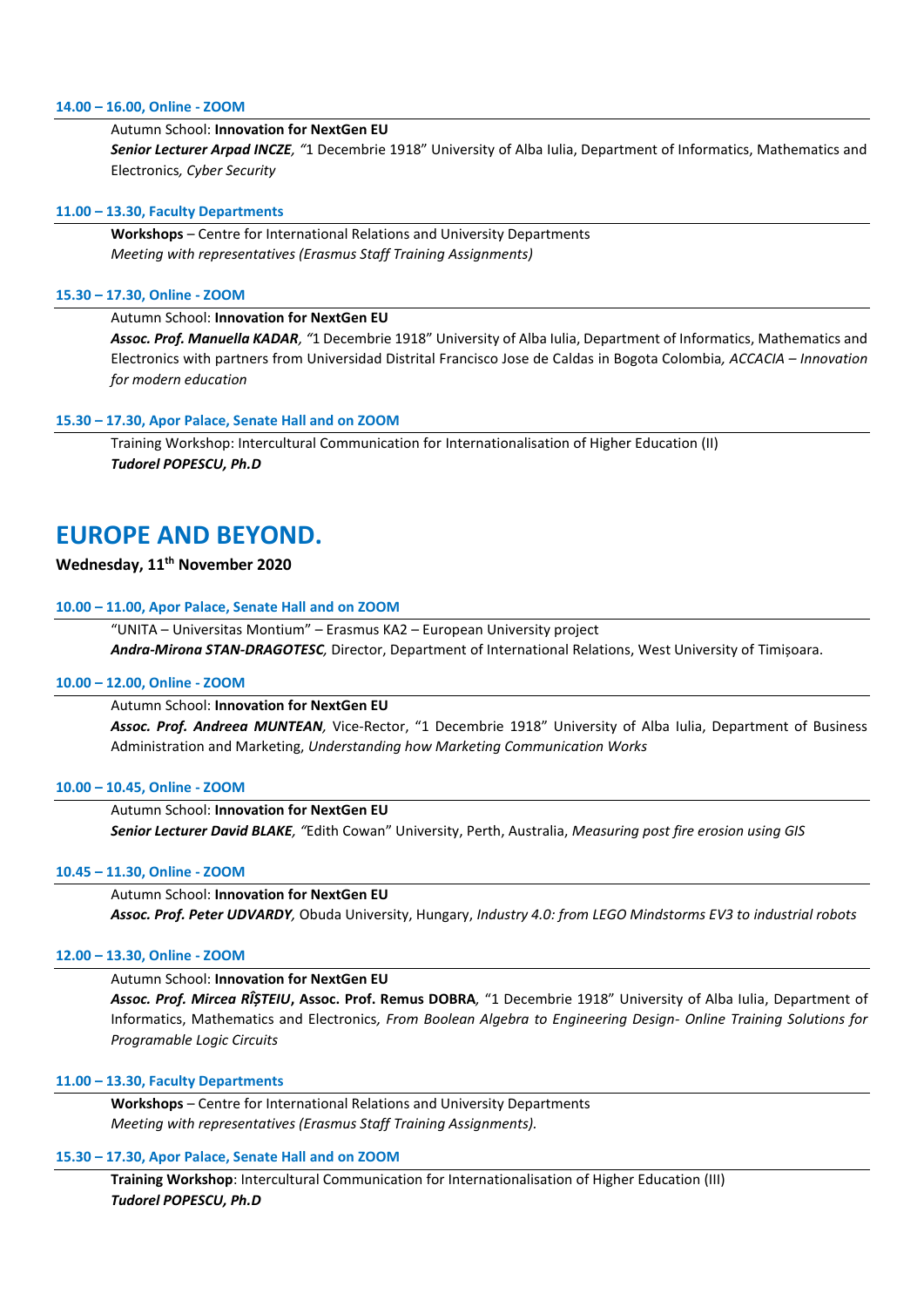Autumn School: **Innovation for NextGen EU**

*Senior Lecturer Mihai COPĂCEANU, "*1 Decembrie 1918" University of Alba Iulia, Department of Social Sciences, *Selfconfidence: the key to academic success*

# **EXPLORATORY WORKSHOP**

# **INTERNATIONALISATION OF HIGHER EDUCATION: CHALLENGES AND REWARDS**

# **Thursday, 12th November 2020**

# **09.30 – 10.00, Apor Palace, Senate Hall and on ZOOM**

**Morning Session I: Building Institutional Support for Internationalisation**

*Prof. Daniel BREAZ,* Rector of "1 Decembrie 1918" University of Alba Iulia

*Oana MACOVEI –* Higher Education Programs Expert, National Agency for Community Programs in the Field of Education and Vocational Training

*Assoc. Prof. Petru Ștefan IONESCU, Ph.D,* Vice-rector for International Relations, "1 Decembrie 1918" University of Alba Iulia

# **10.30 – 12.30, A9, C Building and on ZOOM**

**Morning Session II: Erasmus for a new Green Era** *Oana DUMITRESCU, European Commission – Directorate-General for Education and Culture;*

**Training Workshop**: Intercultural Communication for Internationalisation of Higher Education (IV) *Tudorel POPESCU, Ph.D*

# **12.00 – 14.00, Online - ZOOM**

# Autumn School: **Innovation for NextGen EU**

*Senior Lecturer Adina MUREȘAN, "*1 Decembrie 1918" University of Alba Iulia, Department of Cadastre, Civil and Environmental Engineering*, General aspects regarding the strength of materials*

# **14.00 – 16.00, Online - ZOOM**

Autumn School: **Innovation for NextGen EU** *Assistant Professor Adina BOTAȘ, "*1 Decembrie 1918" University of Alba Iulia, Department of Philology*, Pragmatic aspects of American Presidential Electoral Speeches*

# **15.30 – 17.30 CET+1/07.30 – 09.30 CDT, Apor Palace, Senate Hall and on ZOOM**

Training Workshop: **Strategic Leadership for Internationalisation of Higher Education**. **Leadership and Management for Partnerships and Outreach** *Prof. Karl MARKGRAF, Ph.D, Chief International Officer and Director, University of Minnesota Duluth.*

# **Friday, 13 th November 2020**

# **10.00 – 12.00, Apor Palace, Senate Hall and on ZOOM**

**Training Workshop:** Intercultural Communication for Internationalisation of Higher Education (V) *Tudorel POPESCU, Ph.D*

# **10.00 – 12.00, Online - ZOOM**

Autumn School: **Innovation for NextGen EU** *Assistant Professor Andra-Iulia URSA, "*1 Decembrie 1918" University of Alba Iulia, Department of Philology*, The literary translator as mediator of cultures*

# **11.00 – 13.30, Apor Palace, Senate Hall and on ZOOM**

Round-up session: conclusions and recommendations *UNIRO – strategic aims*